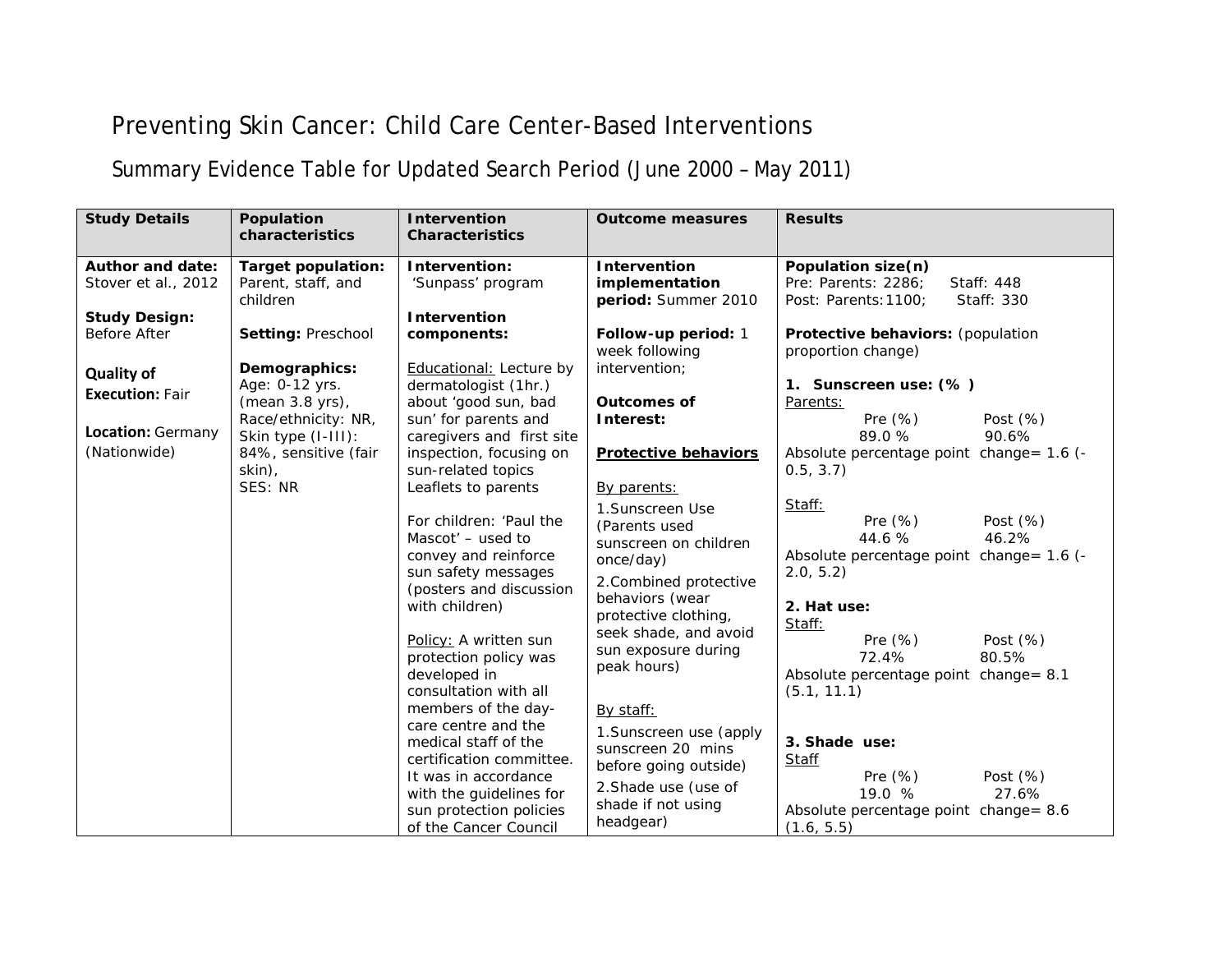| <b>Study Details</b><br>Population<br>characteristics | <b>Intervention</b><br><b>Characteristics</b>                                                                                                                                                                                                                                                                                                                                                                          | <b>Outcome measures</b>                                                                                                                                                                                                                                                         | <b>Results</b>                                                                                                                                                                                                                                                                                                                                                                                                                                                                                                                                                                                                                                                                                                                                                                                                                                  |
|-------------------------------------------------------|------------------------------------------------------------------------------------------------------------------------------------------------------------------------------------------------------------------------------------------------------------------------------------------------------------------------------------------------------------------------------------------------------------------------|---------------------------------------------------------------------------------------------------------------------------------------------------------------------------------------------------------------------------------------------------------------------------------|-------------------------------------------------------------------------------------------------------------------------------------------------------------------------------------------------------------------------------------------------------------------------------------------------------------------------------------------------------------------------------------------------------------------------------------------------------------------------------------------------------------------------------------------------------------------------------------------------------------------------------------------------------------------------------------------------------------------------------------------------------------------------------------------------------------------------------------------------|
|                                                       | Victoria, Australia<br>(March 2008).<br>Published on blackboard<br>of day care centre each<br>day<br>Environmental: Sample<br>of liposomal based<br>sunscreen distributed<br>and shaded area were<br>in premises<br><b>Incentives: Sunpass</b><br>kindergarten certificate<br><b>Outcome assessment</b><br>setting: Childcare<br>center and other setting<br>(outside)<br><b>Intervention for</b><br>Control group: NA | 3. Hat use (use of<br>headgear (on all or<br>most of the children)<br>4. Avoidance of sun<br>exposure<br>a) Outdoor activities<br>scheduled outside peak<br>UV hours<br>b) Lunch and snacks<br>taken inside<br>c) Excursions take place<br>very early or late during<br>the day | 4. Combined protective behaviors:<br>Pre $(\%)$<br>Post $(\%)$<br>63.5 %<br>70.1%<br>Absolute percentage point change= 6.6<br>(3.3, 9.0)<br>5. Avoidance of sun exposure:<br>a) Outdoor activities scheduled outside<br>peak UV hrs<br><b>Staff</b><br>Pre $(\%)$<br>Post $(\%)$<br>58.7 %<br>66.8%<br>Absolute percentage point change = 8.1<br>(4.7, 11.5)<br>b) Lunch and snacks taken inside<br>Pre $(\%)$<br>Post $(\%)$<br>66.8%<br>62.7%<br>Absolute percentage point change = 4.1 (<br>0.7, 7.5)<br>c) Excursions take place early or late in the<br>day<br>Pre $(\%)$<br>Post $(\%)$<br>34.2%<br>36.0%<br>Absolute percentage point change = +1.8(-<br>1.6, 5.2)<br><b>Secondary outcomes:</b><br>1. Increase in %age of shaded area<br>Outside shaded area (consisted of ≥80%<br>shade) increased from 15.6% to 22.7%,<br>$p = 0.127$ |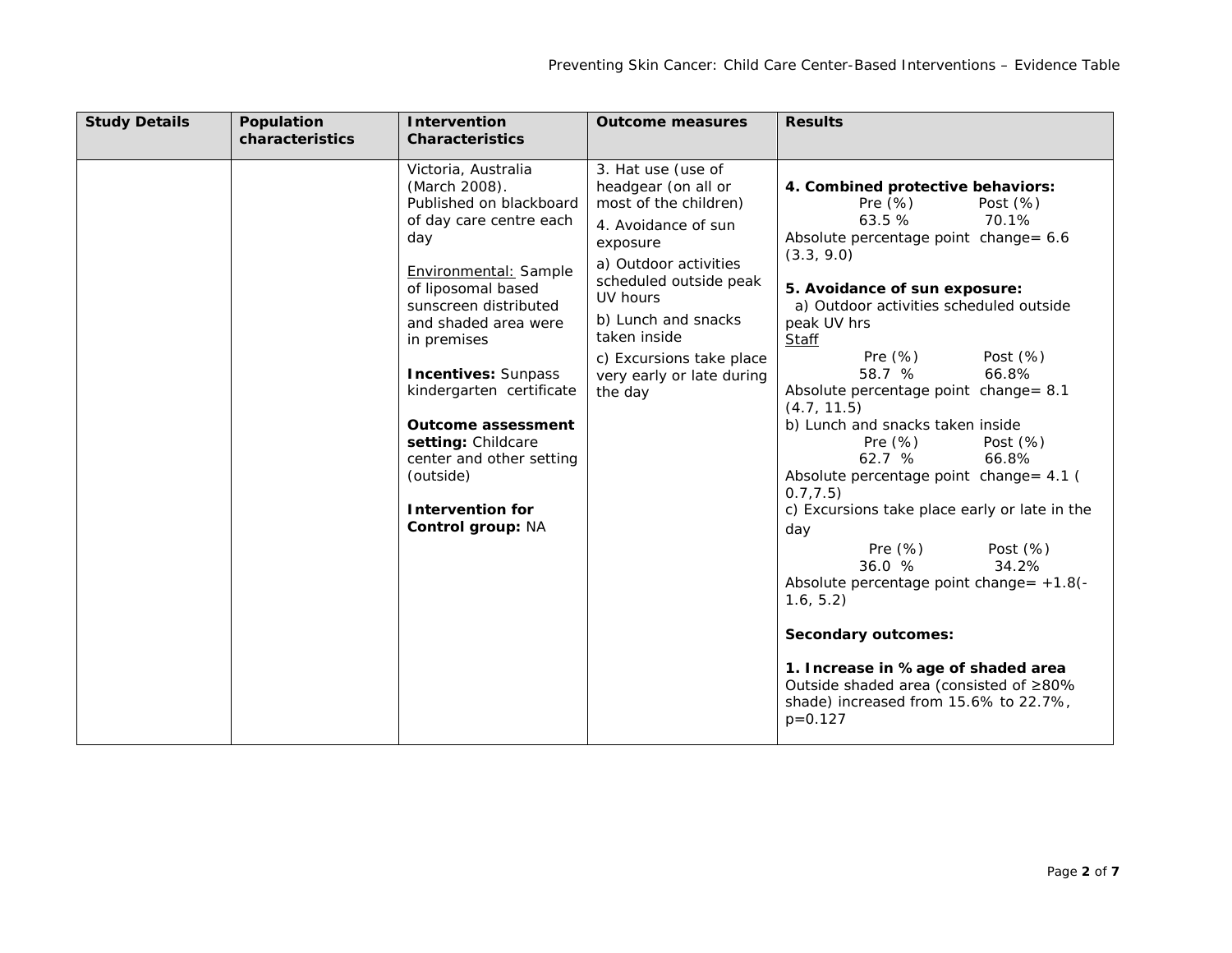| <b>Study Details</b>                                                                                                                                                       | Population<br>characteristics                                                                                                                                        | <b>Intervention</b><br><b>Characteristics</b>                                                                                                                                                                                                                                                                                                                                                                                                                                                                                                                                                                                                              | <b>Outcome measures</b>                                                                                                                                                                                                                                                                                                                                                                                                                                     | <b>Results</b>                                                                                                                                                                                                                                                                                                                                                                                                                                                                                         |
|----------------------------------------------------------------------------------------------------------------------------------------------------------------------------|----------------------------------------------------------------------------------------------------------------------------------------------------------------------|------------------------------------------------------------------------------------------------------------------------------------------------------------------------------------------------------------------------------------------------------------------------------------------------------------------------------------------------------------------------------------------------------------------------------------------------------------------------------------------------------------------------------------------------------------------------------------------------------------------------------------------------------------|-------------------------------------------------------------------------------------------------------------------------------------------------------------------------------------------------------------------------------------------------------------------------------------------------------------------------------------------------------------------------------------------------------------------------------------------------------------|--------------------------------------------------------------------------------------------------------------------------------------------------------------------------------------------------------------------------------------------------------------------------------------------------------------------------------------------------------------------------------------------------------------------------------------------------------------------------------------------------------|
| <b>Author and date:</b><br>Aulbert et al.,<br>2009<br><b>Study Design:</b><br>Before After<br><b>Quality of</b><br><b>Execution: Fair</b><br>Location: Germany<br>(Berlin) | <b>Target population:</b><br>Parent, staff, and<br>children<br>Setting: Preschool<br>Demographics:<br>Age: 0-6 yrs<br>Race/ethnicity: NR<br>Skin type: NR<br>SES: NR | Intervention:<br>'Sunpass' program ;<br><b>Included</b><br>components:<br><b>Educational: Training</b><br>sessions of 90 min for<br>staff members and<br>parents were conducted<br>by a professional<br>dermatologist followed<br>by group discussion, UV<br>index released daily<br>(staff), leaflets<br>distributed to the<br>parents<br>Policy: Same as Stover<br>paper ;<br>Environmental: Sample<br>of liposomal based<br>sunscreen distributed<br>and shaded area were<br>in premises<br><b>Incentives: Sunpass</b><br>kindergarten 2010<br>certificate<br><b>Outcome assessment</b><br>setting: Childcare<br>center and other setting<br>(outside); | <b>Intervention</b><br>implementation<br>period: April 2008 until<br>June 2009<br>Follow-up period: 12<br>weeks following the<br>training session;<br><b>Outcomes of</b><br>Interest:<br><b>Protective behaviors</b><br>(observed on 5 sunny<br>days):<br>1. Hat use: (Proportion<br>of children) - number of<br>children wearing hat<br>when playing outside<br><b>Secondary outcomes:</b><br>Environmental changes:<br>Increase in %age of<br>shaded area | Population size(n):<br>Parents: 46;<br>Staff: 12<br>(note: data from SR survey was not usable;<br>observed data from the center was used to<br>calculate the effect estimate)<br><b>Protective behaviors:</b><br>1. Hat use (%<br>Pre $(\%)$<br>Post $(\%)$<br>13.2%<br>73.0%<br>Absolute percentage point change= 59.8<br><b>Secondary outcomes:</b><br>Increase in %age of shaded area<br>Proportion of shaded playground increased<br>from 70%-80% before intervention to 90%<br>after intervention |
| <b>Author and date:</b><br>Gritz et al., 2005 &                                                                                                                            | <b>Target population:</b><br>Parent, staff, and                                                                                                                      | <b>Intervention for</b><br>Control group: NA<br><b>Intervention: Sun</b><br>Protection is Fun!                                                                                                                                                                                                                                                                                                                                                                                                                                                                                                                                                             | <b>Intervention</b><br>implementation                                                                                                                                                                                                                                                                                                                                                                                                                       | Population size(n)<br>Parents:                                                                                                                                                                                                                                                                                                                                                                                                                                                                         |
|                                                                                                                                                                            |                                                                                                                                                                      |                                                                                                                                                                                                                                                                                                                                                                                                                                                                                                                                                                                                                                                            |                                                                                                                                                                                                                                                                                                                                                                                                                                                             |                                                                                                                                                                                                                                                                                                                                                                                                                                                                                                        |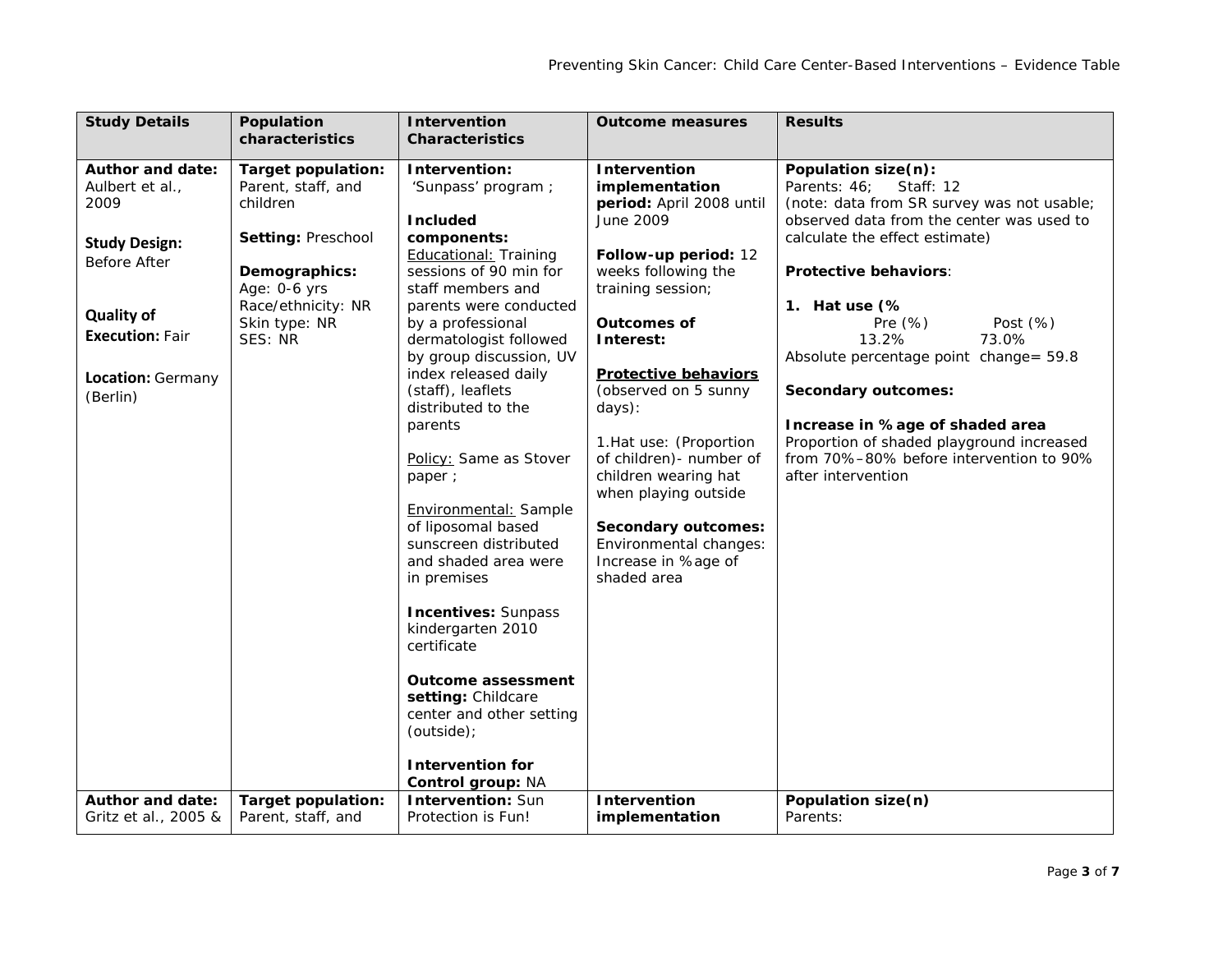| <b>Study Details</b>                                                                                                                                           | Population                                                                                                                                       | <b>Intervention</b>                                                                                                                                                                                                                                                                                                                                                                                                                                                                                                                                                                                                        | <b>Outcome measures</b>                                                                                                                                                                                                                                                                                                                                                                                                                                                                           | <b>Results</b>                                                                                                                                                                                                                                                                                                                                                                                                                                                                                                                                                                                                                                                                                                                    |
|----------------------------------------------------------------------------------------------------------------------------------------------------------------|--------------------------------------------------------------------------------------------------------------------------------------------------|----------------------------------------------------------------------------------------------------------------------------------------------------------------------------------------------------------------------------------------------------------------------------------------------------------------------------------------------------------------------------------------------------------------------------------------------------------------------------------------------------------------------------------------------------------------------------------------------------------------------------|---------------------------------------------------------------------------------------------------------------------------------------------------------------------------------------------------------------------------------------------------------------------------------------------------------------------------------------------------------------------------------------------------------------------------------------------------------------------------------------------------|-----------------------------------------------------------------------------------------------------------------------------------------------------------------------------------------------------------------------------------------------------------------------------------------------------------------------------------------------------------------------------------------------------------------------------------------------------------------------------------------------------------------------------------------------------------------------------------------------------------------------------------------------------------------------------------------------------------------------------------|
|                                                                                                                                                                |                                                                                                                                                  |                                                                                                                                                                                                                                                                                                                                                                                                                                                                                                                                                                                                                            |                                                                                                                                                                                                                                                                                                                                                                                                                                                                                                   |                                                                                                                                                                                                                                                                                                                                                                                                                                                                                                                                                                                                                                                                                                                                   |
| 2007<br><b>Study Design:</b><br>Randomized<br>control trial<br><b>Quality of</b><br><b>Execution: Fair</b><br>Location: USA,<br><b>Greater Houston</b><br>area | characteristics<br>children<br>Setting: Preschool<br>Demographics:<br>Age: $<$ 5 yrs<br>Race/ethnicity: 48%<br>white<br>Skin type: NR<br>SES: NR | <b>Characteristics</b><br>(S.P.F.)<br><b>Included</b><br>components:<br>Educational:<br>Parent intervention -<br>small media (video,<br>newsletter, handbook);<br>Staff (on-site): training,<br>an instructional video,<br>newsletters<br>Children: participated in<br>classroom activities<br>from the SPF curriculum<br>Policy: curriculum to<br>educate preschoolers<br>about sun protection.<br>Staff was encouraged to<br>adopt sun protective<br>gears on children<br>Environmental: Free<br>sunscreen for both<br>parents and staff; Staff<br>set up shade area when<br>went outside;<br><b>Incentives: Schools</b> | period: End of<br>summer, 1996 to the<br>end of summer, 1998<br>Follow-up period:<br>FU1: 12 mos<br>FU2: 24 mos ;<br><b>Outcomes of</b><br>Interest:<br><b>Protective behaviors</b><br>(observed on 5 sunny<br>days):<br>1.Sunscreen use on<br>children<br>Parents: (on scale 6-<br>30): apply sunscreen-<br>30 min. before going<br>outside, every 1.5-2<br>hrs, spf15+, apply<br>when outside, apply<br>morning before school<br>Staff: (scale 5-25):<br>Same as parents except<br>the last one | BL: 384, FU1: 640, FU2: 694<br>Staff:<br>BL: 245, FU1: 192, FU2: 225<br><b>Protective behaviors:</b><br>1. Sunscreen use (Mean change on 6 item<br>scale)<br>Parents<br>FU1: Mean difference between intervention<br>and control (SD): 0.92 (0.37, 1.47) pts<br>FU2: Mean difference between intervention<br>and control (SD):<br>$0.96$ (0.52, 1.40) pts<br>Staff<br>FU1: Mean difference between intervention<br>and control (SD): 5.73 (3.89, 7.61) pts;<br>FU2: Mean difference between intervention<br>and control (SD): 7.41 (8.56, 6.26) pts<br>2. Combined behavior (Group means<br>change on 5 item scale)<br>Parents<br>FU1: Mean difference between intervention<br>and control (SD): 0.92 (0.37, 1.47) pts<br>$FU2$ : |
|                                                                                                                                                                |                                                                                                                                                  | received free sunscreen<br>samples.                                                                                                                                                                                                                                                                                                                                                                                                                                                                                                                                                                                        | 2. Combined behavior:<br>(scale 5-25): Children<br>wear hats or caps,                                                                                                                                                                                                                                                                                                                                                                                                                             | Mean difference between intervention and<br>control (SD):<br>$0.96$ (0.52, 1.40) pts                                                                                                                                                                                                                                                                                                                                                                                                                                                                                                                                                                                                                                              |
|                                                                                                                                                                |                                                                                                                                                  | <b>Outcome assessment</b><br>setting: Center and<br>outside<br><b>Intervention for</b><br>Control group: No<br>intervention                                                                                                                                                                                                                                                                                                                                                                                                                                                                                                | shirts with sleeves,<br>wear tank tops, long<br>shorts, set up shaded<br>area                                                                                                                                                                                                                                                                                                                                                                                                                     | Staff<br>FU1: Mean difference between intervention<br>and control (SD): 5.73 (3.89, 7.61) pts;<br>FU2: Mean difference between intervention<br>and control (SD): 7.41 (8.56, 6.26) pts                                                                                                                                                                                                                                                                                                                                                                                                                                                                                                                                            |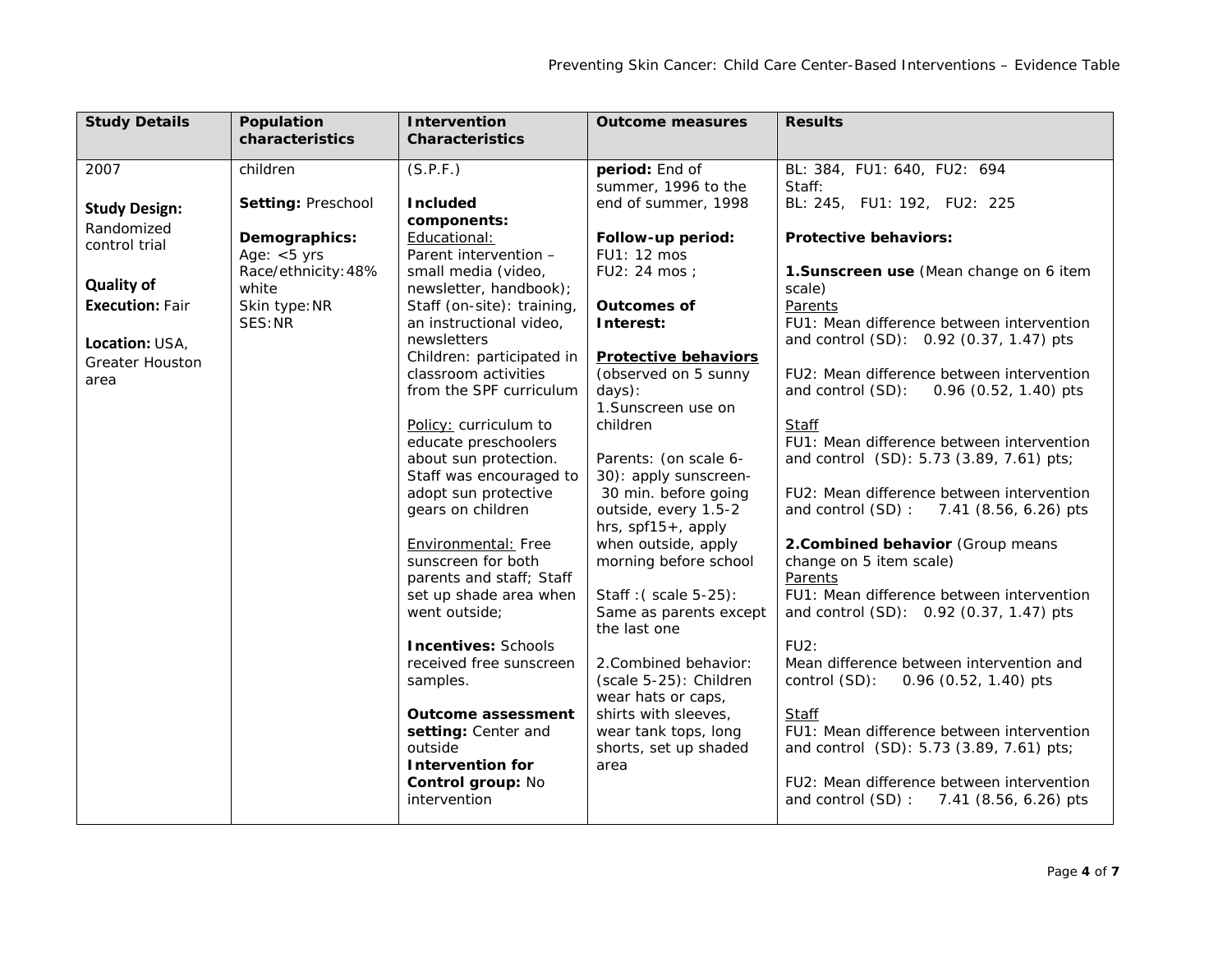| <b>Study Details</b>    | Population<br>characteristics | <b>Intervention</b><br><b>Characteristics</b> | <b>Outcome measures</b>                   | <b>Results</b>                             |
|-------------------------|-------------------------------|-----------------------------------------------|-------------------------------------------|--------------------------------------------|
|                         |                               |                                               |                                           |                                            |
| <b>Author and date:</b> | <b>Target population:</b>     | Intervention:                                 | <b>Intervention</b>                       | Population size(n)                         |
| Bauer et al., 2005      | Parents                       | Educational intervention                      | implementation                            | <b>FU</b><br><b>BL</b>                     |
|                         |                               |                                               | period: March to                          | Arm 1: 624 (26 schools)<br>369             |
| <b>Study Design:</b>    | Setting: Preschools           | <b>Included</b>                               | October 1998;                             | Arm 2: 626 (25 schools)<br>465             |
| Randomized              |                               | components:                                   |                                           | Control: 637 (27 schools)<br>398           |
| <b>Control Trial</b>    | Demographics:                 | Educational:                                  | Follow-up period: 3                       |                                            |
|                         | Age: Mean age 4.3             | Arm 1: Educational                            | yrs;                                      | <b>Protective behaviors</b>                |
| <b>Quality of</b>       | yrs.                          | material 3 times yearly                       | <b>Outcomes of</b>                        |                                            |
|                         | Race/ethnicity: NR            | with more detailed                            | Interest:                                 | 1. Sunscreen use: (proportion of           |
| <b>Execution: Fair</b>  | Skin type: Type 1             | information on proper                         |                                           | children)                                  |
|                         | (12%)                         | sunscreen use and sun                         | <b>Protective behaviors</b>               | a) Almost always (% student)               |
| Location: Germany       | SES: NR                       | protection than the                           | (at the beach or                          | Arm 1<br>Arm 2<br>Control                  |
|                         |                               | educational session                           | outdoor swimming pool)                    | 84.8<br>88.4<br>83.1                       |
|                         |                               | provided at study                             |                                           | Absolute percentage point change (SD)      |
|                         |                               | commencement; they                            | 1. Sunscreen use                          | $+1.7$ (-3.5, 6.9)<br>5.3(0.6, 10.0)       |
|                         |                               | also received                                 | a) almost always                          |                                            |
|                         |                               | information brochures                         | b)Any use                                 | b) Any use (% student)                     |
|                         |                               | from public melanoma                          |                                           | Arm 2<br>Arm 1<br>Control                  |
|                         |                               | prevention campaigns                          | 2. Hat use                                | 99.7<br>99.4<br>98.0                       |
|                         |                               | with detailed                                 | 3. Clothing use                           | Absolute percentage point change (SD)      |
|                         |                               | information.                                  | a)T-shirt                                 | $1.7(0.2, 3.2)$ $1.4(-0.1, 2.9)$           |
|                         |                               | Environmental:                                | b)T-shirt, trunks, and                    | 2. Hat use: (% children)                   |
|                         |                               | Arm 2: Above+ 800 ml                          | shorts                                    | Arm 1<br>Control<br>Arm 2                  |
|                         |                               | free broad spectrum                           | 4. Avoidance of sun                       | 7.3<br>8.7<br>7.0                          |
|                         |                               | sunscreens (SPF 25)                           | exposure                                  | Absolute percentage point change (SD)      |
|                         |                               | provided on a yearly                          | a) Median time in sun                     | $0.3$ (-3.4, 4.0) 1.7 (-1.9, 5.3)          |
|                         |                               | basis with instructions                       | (hr/day) during holidays                  |                                            |
|                         |                               | to apply sunscreens                           | in sunny climate                          | 3. Clothing use (% children)               |
|                         |                               | during the times of                           |                                           | a)T-shirt                                  |
|                         |                               | intensive solar radiation                     | b) Mean time in sun                       | Arm 1<br>Arm 2<br>Control                  |
|                         |                               | from Spring to Autumn                         | (hr/day) outside at                       | 10.1<br>13.4<br>13.1                       |
|                         |                               |                                               | home                                      | Absolute percentage point change (SD)      |
|                         |                               | <b>Incentives: None</b>                       |                                           | $-3.0$ ( $-7.5$ , 1.5) 0.3 ( $-4.2$ , 4.8) |
|                         |                               |                                               | <b>Incidence of new</b><br>mole formation |                                            |
|                         |                               | <b>Outcome assessment</b>                     |                                           | 4. Avoidance of sun exposure (Median       |
|                         |                               | setting: Other setting                        | Median number of new                      | change)                                    |
|                         |                               | than childcare                                | moles developed in 3                      | a) Median time in sun (hr/day) during      |
|                         |                               |                                               |                                           | holidays in sunny climate (IQR)            |
|                         |                               |                                               | years                                     |                                            |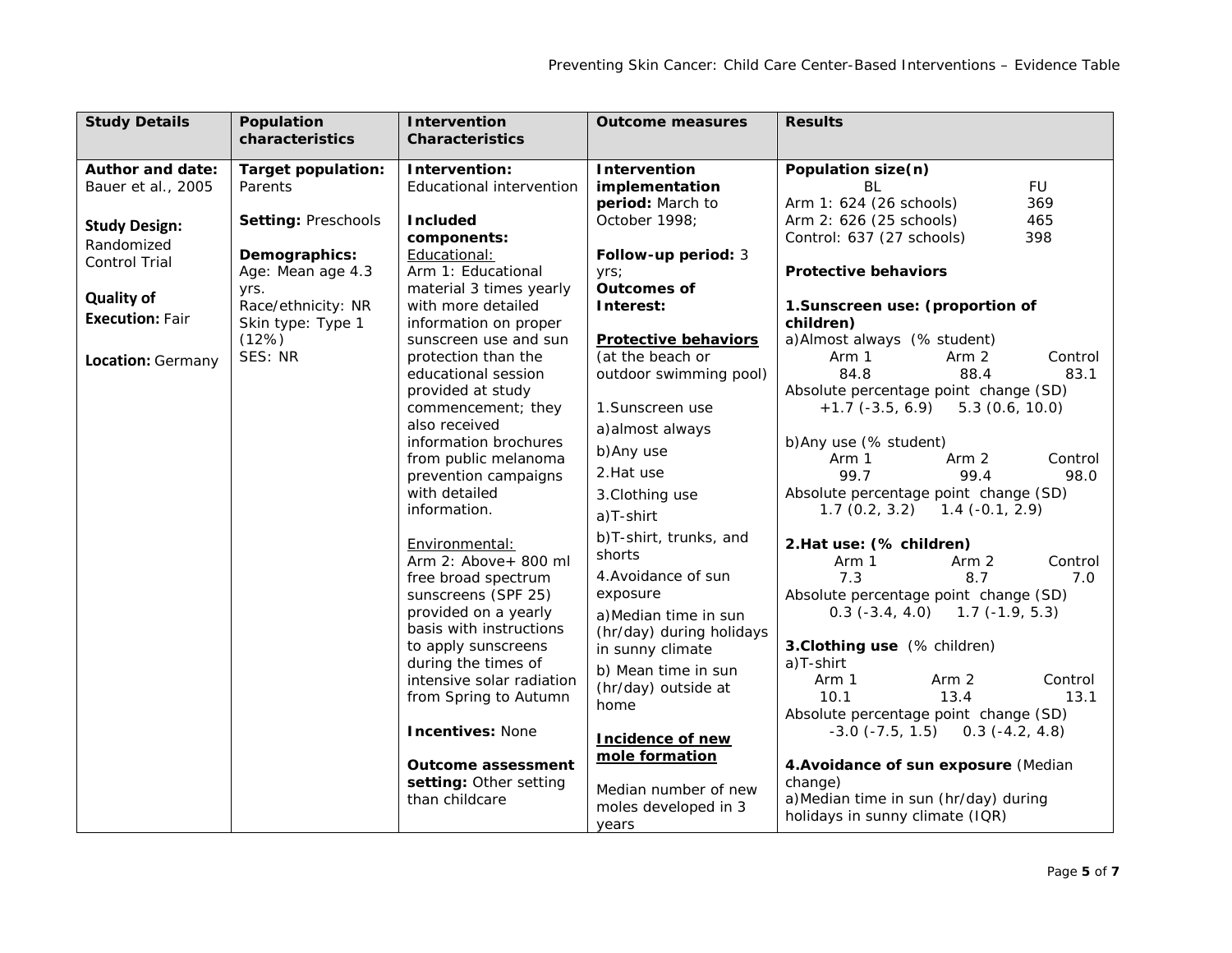| <b>Study Details</b>                                                   | Population<br>characteristics                                  | <b>Intervention</b><br><b>Characteristics</b>                                                                                                                                            | <b>Outcome measures</b>                                                                                     | <b>Results</b>                                                                                                                                                                                                                                                                                                                          |
|------------------------------------------------------------------------|----------------------------------------------------------------|------------------------------------------------------------------------------------------------------------------------------------------------------------------------------------------|-------------------------------------------------------------------------------------------------------------|-----------------------------------------------------------------------------------------------------------------------------------------------------------------------------------------------------------------------------------------------------------------------------------------------------------------------------------------|
|                                                                        |                                                                |                                                                                                                                                                                          |                                                                                                             |                                                                                                                                                                                                                                                                                                                                         |
|                                                                        |                                                                | Parents were informed<br>on study purpose and<br>sun protection<br>measures only at an<br>initial educational<br>meeting<br><b>Intervention for</b><br>Control group: No<br>intervention | <b>Incidence of sunburn</b><br>Proportion of children<br>with sunburn between<br>1998-2001                  | Control<br>Arm 1<br>Arm 2<br>$O(-1, 1)$<br>$O(-1, 1)$<br>$O(-1, 1)$<br>Median change: 0 hours/day (p=0.061)<br>b) Mean time in sun (hr/day) outside at<br>home (SD)<br>Control<br>Arm 1<br>Arm 2<br>$0.24 \ (\pm 1.09) \quad 0.14 \ (\pm 1.13) \quad 0.15 \ (\pm 1.12)$<br>Mean change:<br>$-0.10$ hrs/day $-0.9$ hrs/day<br>$(p=0.35)$ |
|                                                                        |                                                                |                                                                                                                                                                                          |                                                                                                             | 5. Incidence of new mole formation<br>between 1998-2001 (Median(IQR)                                                                                                                                                                                                                                                                    |
|                                                                        |                                                                |                                                                                                                                                                                          |                                                                                                             | Arm 1<br>Arm 2<br>Control<br>26(16, 41)<br>27(18, 40)<br>27(17,40)<br>Mean change: No change $(p=0.779)$                                                                                                                                                                                                                                |
|                                                                        |                                                                |                                                                                                                                                                                          |                                                                                                             | 6. Incidence of sunburn (% children)<br>Control<br>Arm 1<br>Arm 2<br>21.5%<br>23.2%<br>22.0%<br>Absolute percentage point change (SD)<br>$-1.7$ $(-7.6, 4.2)$ $-1.2$ $(-6.8, 4.4)$                                                                                                                                                      |
| <b>Author and date:</b>                                                | <b>Target population:</b>                                      | Intervention:                                                                                                                                                                            | Intervention                                                                                                | <b>Protective behaviors</b>                                                                                                                                                                                                                                                                                                             |
| Kenfield et al.,                                                       | Center directors and                                           | Sun protection policies                                                                                                                                                                  | implementation                                                                                              |                                                                                                                                                                                                                                                                                                                                         |
| 2005                                                                   | associates                                                     | and practices at child                                                                                                                                                                   | period: NR                                                                                                  | 1. Sunscreen use: (% of centers)                                                                                                                                                                                                                                                                                                        |
| <b>Study Design:</b><br>Cross-sectional<br>survey<br><b>Quality of</b> | Setting: Daycare<br>center<br>Demographics:<br>Age: 2.9-7 yrs, | care centers in<br>Massachusetts;<br><b>Included</b><br>components:<br>Policy (sun protection                                                                                            | Follow-up period: One<br>time survey- Telephone<br>surveys were conducted<br>in July and August of<br>2002; | Policy<br>Yes.<br>No.<br>Number of centers<br>(165)<br>(147)<br>59%<br>42%<br>Always<br>Absolute percentage point change= 17.2<br>(6.3, 28.1)                                                                                                                                                                                           |
| <b>Execution: Fair</b>                                                 | Race/ethnicity: Non-<br>Hispanic white 72%,<br>Skin type: NR,  | policies and practices<br>regulations in child care<br>centers)                                                                                                                          | <b>Outcomes of</b><br>Interest:                                                                             | 2. Hat use: (% of centers)<br>Policy<br>Yes<br>No.                                                                                                                                                                                                                                                                                      |
| <b>Location: USA</b><br>(MA)                                           | SES: Average<br>median household<br>income \$53,984            | <b>Incentives: None</b>                                                                                                                                                                  | <b>Protective behaviors</b><br>(centers with policies                                                       | Number of centers<br>(202)<br>(113)<br>11.5%<br>9.9%<br>Always<br>Absolute percentage point change = 1.6                                                                                                                                                                                                                                |